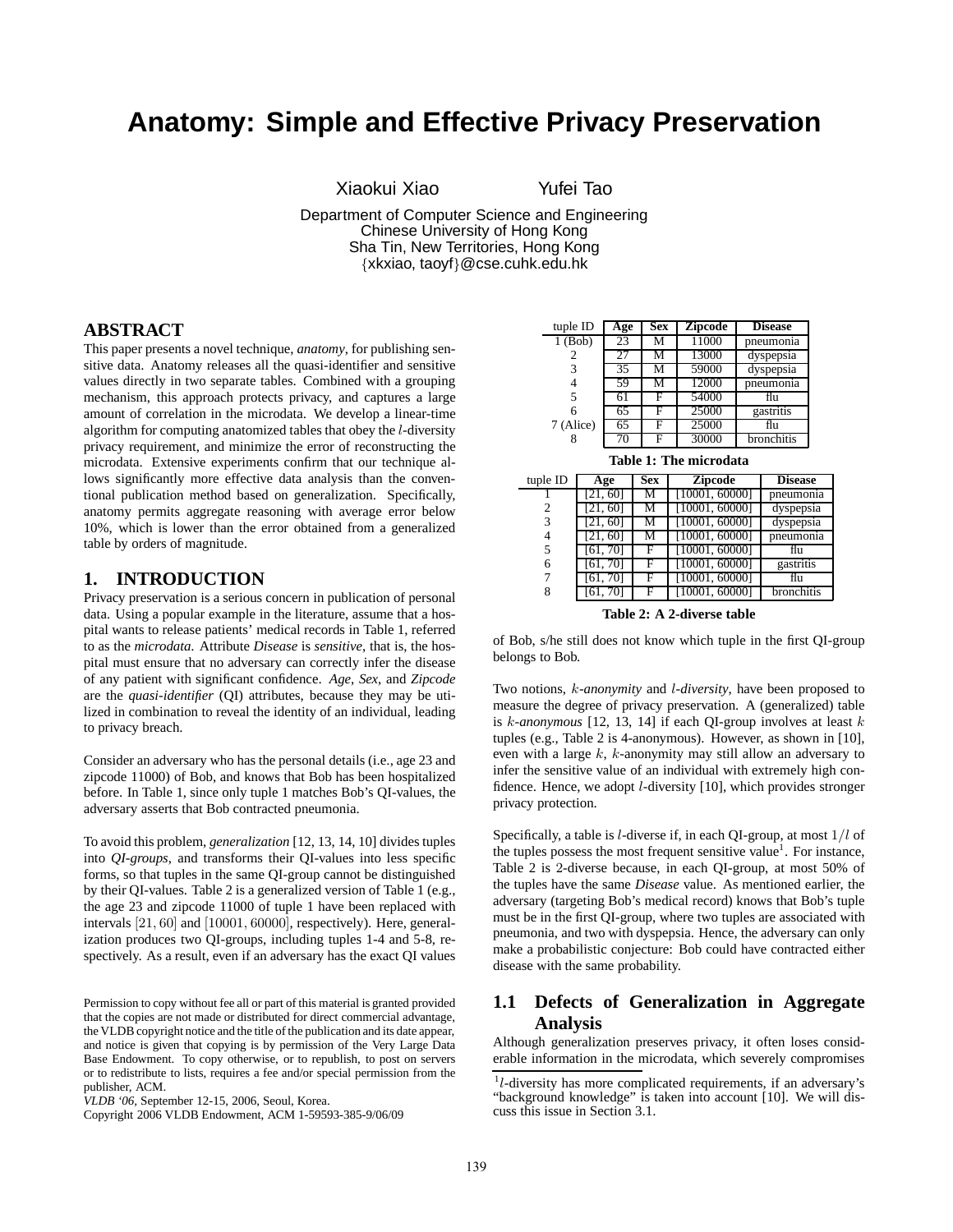

**Figure 1: The original and generalized data in the** *Age-Zipcode* **plane**

the accuracy of data analysis. Assume that the hospital releases Table 2, and that a researcher wants to derive from this table an estimate for the following query:

A: SELECT COUNT(\*) FROM Unknown-Microdata WHERE  $Disease = 'pneumonia' AND Age  $\leq 30$$ AND *Zipcode* IN [10001, 20000]

To illustrate how to process the query, Figure 1 shows a 2D space, where the x-, y-dimensions are *Age* and *Zipcode*, respectively. Each point denotes a tuple in the microdata of Table 1. For example, the x-, y-coordinates of point 1 equal the age and zipcode of tuple 1, respectively. Rectangle  $R_1$  (or  $R_2$ ) is obtained from the generalized values in the first (or second) QI-group in Table 2. For instance, the x- (y-) projection of  $R_1$  is the generalized age [20, 60] (zipcode [10001, 60000]) of tuples 1-4. Query A is represented as the shaded rectangle Q, whose projection on the x- (y-) dimension is decided by the range condition  $Age \leq 30 (10001 \leq Zipcode \leq 20000)$ .

Since the researcher sees only  $R_1$  and  $R_2$  (but not the points), s/he answers query A in a way similar to selectivity estimation on a multidimensional histogram [15], as suggested in [9]. Clearly, as  $R_2$  is disjoint with  $Q$ , no tuple in the second QI-group can satisfy the query.  $R_1$ , however, intersects  $Q$ , and hence, is examined as follows.

From the *Disease*-values in Table 2, the researcher knows that 2 tuples in the first QI-group are associated with pneumonia. It remains to calculate the probability  $p$  that a tuple in the QI-group qualifies the range predicates of A, or equivalently, the tuple's point representation falls in  $Q$  (Figure 1). Once  $p$  is available, the query answer can be estimated as 2p.

Without additional knowledge, the researcher assumes uniform data distribution in  $R_1$ , and computes p as  $Area(R_1 \cap$  $R_Q$ )/Area( $R_1$ ) = 0.05. This value leads to an approximate answer 0.1, which, however, is ten times smaller than actual query result 1 (see Table 1).

The gross error is caused by the fact that the data distribution in  $R_1$ significantly deviates from uniformity. Nevertheless, given only the generalized table, we cannot justify any other distribution assumption. This is an inherent problem of generalization: it prevents an analyst from correctly understanding the data distribution inside each QI-group.

#### **1.2 Rationale of Anatomy**

To overcome the defects of generalization, we propose an innovative technique, *anatomy*, to achieve privacy-preserving publication that captures the exact QI-distribution.

Specifically, anatomy releases a *quasi-identifier table* (QIT) and a

| row #      | Age | <b>Sex</b> | <b>Zipcode</b>            | Group-ID            |
|------------|-----|------------|---------------------------|---------------------|
|            | 23  | М          | 11000                     |                     |
| 2          | 27  | м          | 13000                     |                     |
| 3          | 35  | М          | 59000                     |                     |
| 4          | 59  | М          | 12000                     |                     |
| 5          | 61  | F          | 54000                     |                     |
| 6          | 65  | F          | 25000                     | 2                   |
| 7          | 65  | F          | 25000                     | $\overline{c}$      |
| 8          | 70  | F          | 30000                     | っ                   |
| $\sqrt{2}$ |     | $\cdot$ 1  | $\cdot \cdot$ $\sim$<br>. | $($ $\cap$ T $\cap$ |

(a) The quasi-identifier table (QIT)

| <b>Disease</b> | Count |
|----------------|-------|
| dyspepsia      |       |
| pneumonia      |       |
| bronchitis     |       |
| fin            |       |
| gastritis      |       |
|                |       |

(b) The sensitive table (ST)

**Table 3: The anatomized tables**

*sensitive table* (ST), which separate QI-values from sensitive values. For example, Tables 3a and 3b demonstrate the QIT and ST obtained from the microdata Table 1, respectively.

Construction of the anatomized tables can be (informally) understood as follows. First, we partition the tuples of the microdata into several QI-groups, based on a certain strategy. Here, following the grouping in Table 2, let us place tuples 1-4 (or 5-8) of Table 1 into QI-group 1 (or 2).

Then, we create the QIT. Specifically, for each tuple in Table 1, the QIT (Table 3a) includes all its *exact* QI-values, together with its group membership in a new column *Group-ID*. However, QIT does not store any *Disease* value.

Finally, we produce the ST (Table 3b), which retains the *Disease* statistics of each QI-group. For instance, the first two records of the ST (to avoid confusion, we use 'record', instead of 'tuple', for the data of an ST) indicate that, two tuples of the first QI-group are associated with dyspepsia, and two with pneumonia. Similarly, the next three records imply that, the second QI-group has a tuple associated with bronchitis, two with flu, and one with gastritis.

Anatomy preserves privacy because the QIT does not indicate the sensitive value of any tuple, which must be randomly guessed from the ST. To explain this, consider again the adversary who has the age 23 and zipcode 11000 of Bob. Hence, from the QIT (Table 3a), the adversary knows that tuple 1 belongs to Bob, but does not obtain any information about his disease so far. Instead, s/he gets the id 1 of the QI-group containing tuple 1. Judging from the ST (Table 3b), the adversary realizes that, among the 4 tuples in QI-group 1, 50% of them are associated with dyspepsia (or pneumonia) in the microdata. Note that s/he does not gain any additional hints, regarding the exact diseases carried by these tuples. Hence, s/he arrives at the conclusion that Bob could have contracted dyspepsia (or pneumonia) with 50% probability. This is the same conjecture obtainable from the generalized Table 2, as mentioned earlier.

By announcing the QI values directly, anatomy permits more effective analysis than generalization. Given query A in Section 1.1, we know, from the ST (Table 3b), that 2 tuples carry pneumonia in the microdata, and they are both in QI-group 1. Hence, we proceed to calculate the probability  $p$  that a tuple in the QI-group falls in  $Q$ (Figure 1). This calculation does not need any assumption about the data distribution in the *Age*-*Zipcode* plane, *because the distrib-*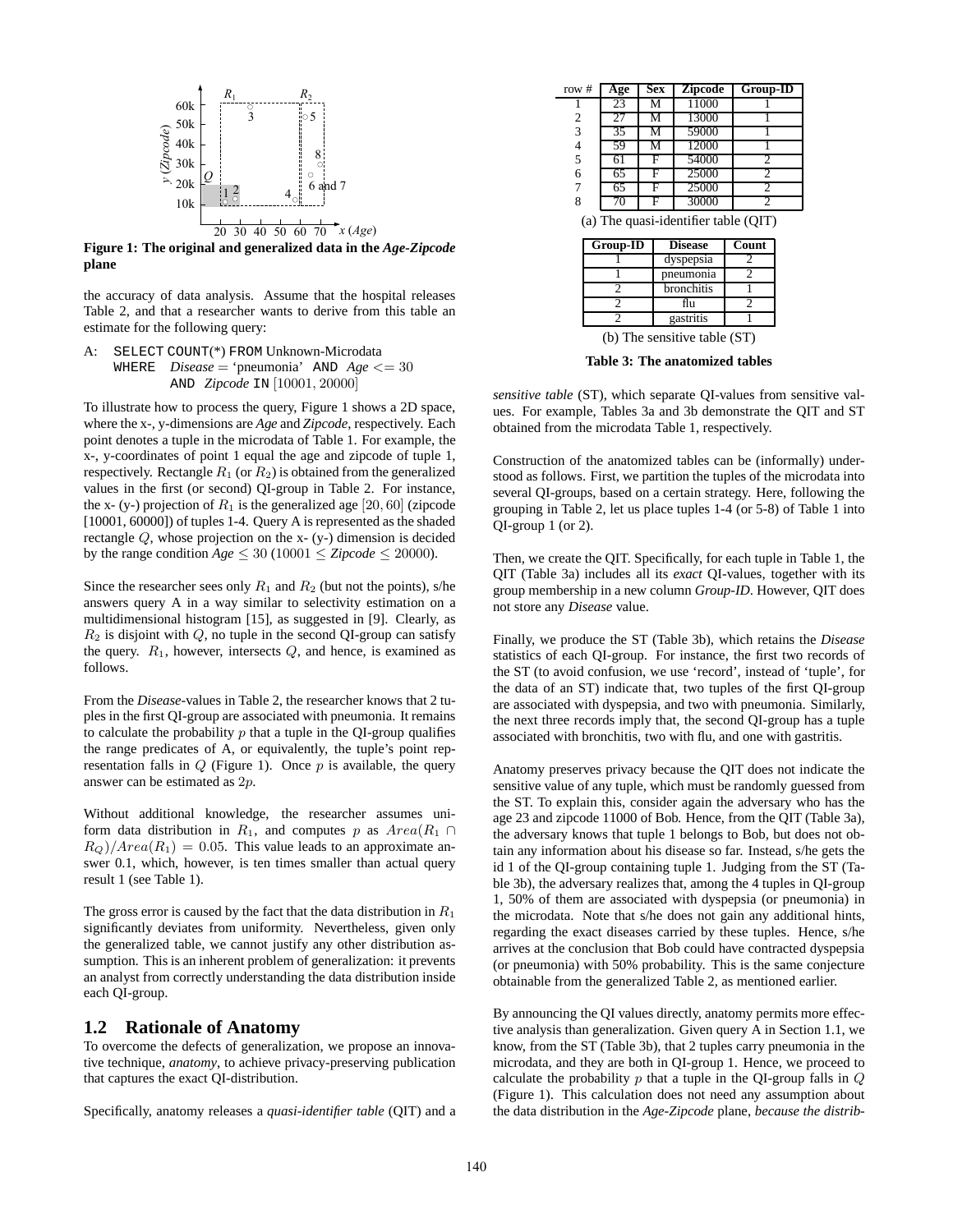*ution is precisely released*. Specifically, the QIT (Table 3a) shows that tuples 1 and 2 in QI-group 1 appear in Q, leading to the *exact*  $p = 50\%$ . Thus, we obtain an answer  $2p = 1$ , which is also the actual query result.

## **1.3 Contributions**

This paper presents a systematic study of the anatomy technique. First, we formalize the new methodology, based on the privacy requirement of l-diversity. Every pair of QIT and ST ensures that the sensitive value of any individual involved in the microdata can be correctly inferred by an adversary with probability at most  $1/l$ . A larger *l* leads to stronger privacy protection.

Second, we clarify the theoretical reasoning behind the superiority of anatomy in capturing data correlation. Our results show that anatomy permits a more accurate modeling of each tuple in the microdata than generalization. We provide detailed analysis of the modeling error, and quantify it into a closed formula.

Third, we develop an algorithm that computes anatomized tables in  $O(n/b)$  I/Os, where *n* is the cardinality of the microdata, and  $b$  the page size. These tables have provably good quality guarantee, achieving a modeling error deviating from the theoretical lower bound by a factor of at most  $1 + 1/n$ . Notice that, *n* is very large in practice (e.g., at the order a million); hence, our algorithm is nearly optimal.

Finally, we prove, through extensive experiments, that anatomy significantly outperforms generalization, in both *effectiveness of data analysis* and *computation cost*. Specifically, the anatomized tables permit highly accurate aggregate search (e.g., query A in Section 1), with average error below 10%, which is lower than the query error obtained from a generalized table by orders of magnitude. The query accuracy of anatomy is unaffected by the dataset dimensionality, whereas the accuracy of generalization decays severely as dimensionality increases. Furthermore, anatomized tables can be computed much faster than generalized tables.

The rest of the paper is organized as follows. Section 2 surveys the previous work on generalization. Section 3 formalizes the anatomy methodology, and clarifies its privacy protection guarantees. Section 4 analyzes correlation preservation. Section 5 develops an algorithm for computing anatomized tables. Section 6 experimentally evaluates the proposed solutions. Section 7 concludes the paper with directions for future work.

# **2. RELATED WORK**

Generalization has been very well studied in the literature [1, 2, 4, 5, 6, 7, 8, 9, 10, 11, 12, 13, 14, 16, 17, 18]. LeFevre et al. [8] present an interesting taxonomy to categorize alternative methods based on their "encoding schemes", which impose different constraints in generalizing a QI-value. The highest level of the taxonomy distinguishes *global recoding* from *local recoding*. Specifically, the former requires that, all the tuples with equivalent QI-values must be included in the same QI-group. For instance, tuples 6 and 7 in Table 1 have identical QI-values; hence, they both appear in the second QI-group of Table 2. Local recoding removes this requirement, but has not received considerable attention in the literature (currently, this approach is applied only in several "suppressionbased" solutions [8]).

The category of global recoding can be further divided into *Singledimension encoding* and *multidimension encoding*. Specifically, an encoding is single dimensional, if the generalized forms of two arbitrary QI-groups on the same attribute are either disjoint or equivalent, as is the case in Table 2. When the condition is not satisfied, the encoding is multidimensional. For example, imagine that the *Zipcode*-values of tuples 5-8 in Table 2 were changed to [20001, 60000], which intersects but is not identical to the *Zipcode*form of tuples 1-4; as a result, the generalization would become multidimensional.

Computing the optimal generalization is harder for encoding schemes with fewer constraints. Unfortunately, it is NP-hard to find the optimal solution, even for simple schemes and quality metrics [2, 9, 11]. Therefore, the existing algorithms rely on heuristics for pruning the search space, in order to discover reasonable generalization within a time limit.

A majority of the literature focuses on k-anonymous generalization. However, Machanavajjhala et al. [10] observe that kanonymity fails to secure privacy in practice. In particular, they show that, the degree of privacy protection does not really depend on the size of a QI-group, but instead, is determined by the number of *distinct* sensitive values in each QI-group. The observation leads to l-diversity (as will be formalized in Section 3). The analysis of [17] proves that l-diversity always guarantees stronger privacy preservation than k-anonymity.

A serious drawback of generalization is that, when the number  $d$  of QI attributes is large, any generalization necessarily loses considerable information in the microdata [1], due to the "curse of dimensionality". Specifically, in high dimensional spaces, each generalized value is always an exceedingly wide interval, in which case the published table is simply useless for research.

This paper is virtually orthogonal to all the previous work. The proposed anatomy technique is a brand-new approach for publishing personal data, which remedies the defects of generalization. Specifically, nearly-optimal anatomized tables can be computed in linear-time with respect to the database cardinality, and capture a significant amount of correlation for any dimensionality.

# **3. FORMALIZATION OF ANATOMY**

Let  $T$  be the microdata that needs to be published.  $T$  contains  $d$ quasi-identifier (QI) attributes  $A_1^{qi}$ ,  $A_2^{qi}$ , ...,  $A_d^{qi}$ , and a sensitive attribute  $A^s$ . Each  $A_i^{qi}$  ( $1 \leq i \leq d$ ) can be either numerical or categorical, but  $A^s$  should be categorical, following the assumption of *l*-diversity [10]. For any tuple  $t \in T$ , we denote  $t[i]$  ( $1 \le i \le d$ ) as the  $A_i^{qi}$  value of t, and  $t[d + 1]$  as its  $A^s$  value. As a result, t can be regarded as a point in a  $(d + 1)$ -dimensional data space, denoted as DS. In Section 3.1, we first clarify the relevant concepts of anatomy. Then, Section 3.2 explains the privacy guarantees of anatomized tables.

## **3.1 Concepts**

As with generalization, Anatomy requires partitioning the microdata T.

DEFINITION 1. **(Partition/QI-group)** *A* **partition** *consists of several subsets of* T*, such that each tuple in* T *belongs to exactly one subset. We refer to these subsets as* **QI-groups***, and denote them as*  $QI_1$ ,  $QI_2$ , ...,  $QI_m$ . *Namely,*  $\bigcup_{j=1}^m QI_j = T$  *and, for any*  $1 \leq j_1 \neq j_2 \leq m$ ,  $QI_{j_1} \cap QI_{j_2} = \emptyset$ .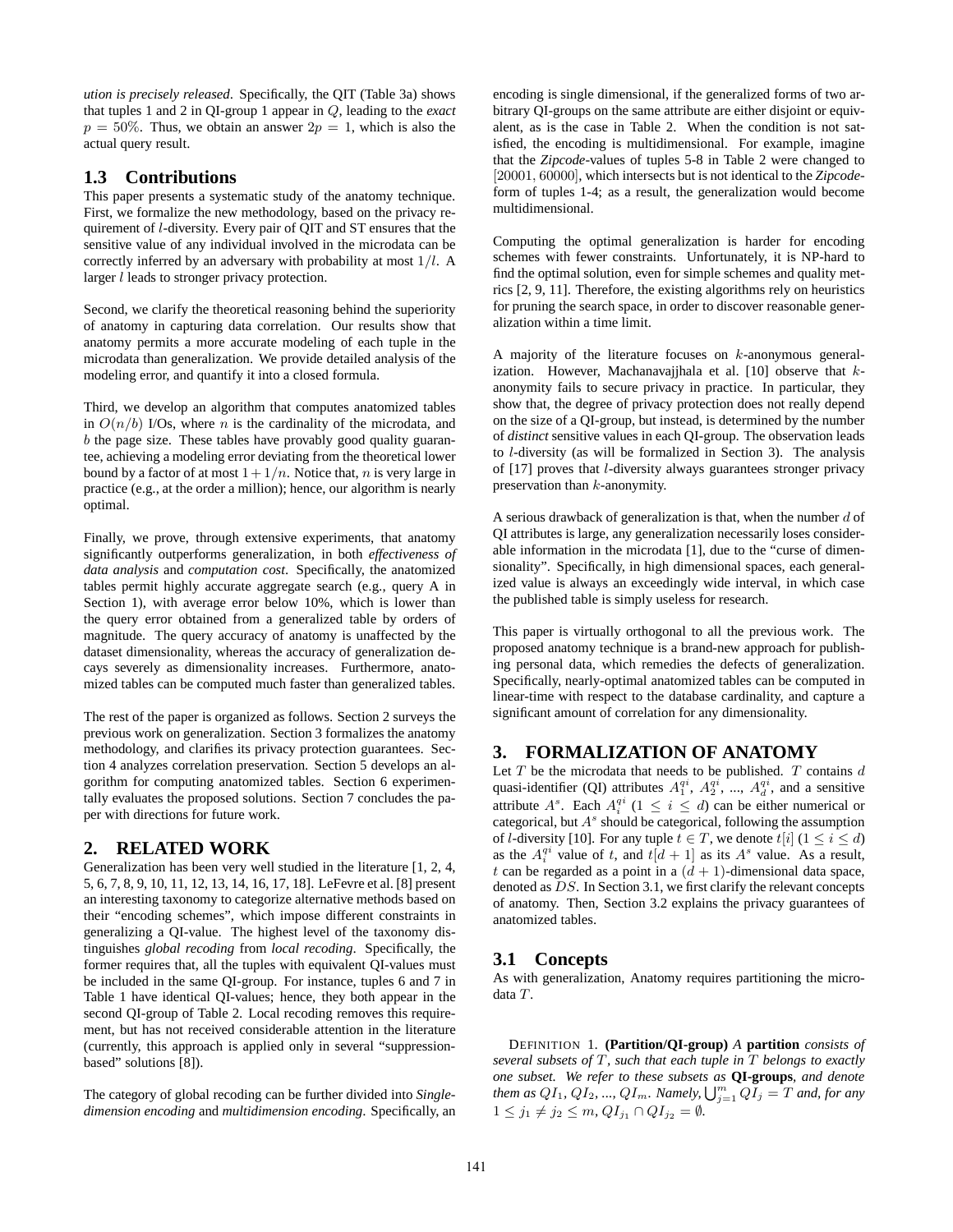We are interested only in *l*-diverse partitions that can lead to provably good privacy guarantees:

DEFINITION 2. **(**l**-diverse partition [10])** *A partition with* m *QI-groups is l***-diverse***, if each QI-group*  $QI_j$  ( $1 \leq j \leq m$ *) satisfies the following condition. Let* v *be the most frequent* A s *value in*  $QI_j$ *, and*  $c_j(v)$  *the number of tuples*  $t \in QI_j$  *with*  $t[d+1] = v$ *; then*

$$
c_j(v)/|QI_j| \le 1/l \tag{1}
$$

*where*  $|QI_i|$  *is the size (the number of tuples) of*  $QI_i$ .

Table 1 shows a partition with two QI-groups, where  $QI_1$  contains tuples 1-4, and  $QI_2$  includes tuples 5-8. In  $QI_1$ , dyspepsia and pneumonia are equally frequent, i.e.,  $c_1$  (dyspepsia) =  $c_1$ (pneumonia) = 2. In  $QI_2$ , the most frequent  $A^s$  value is flu, i.e.,  $c_2$ (flu) = 2. Since  $|QI_1| = |QI_2| = 4$ , according to Inequality 1, we know that  $QI_1$  and  $QI_2$  constitute a 2-diverse partition.

We are ready to formulate the QIT and ST tables published by anatomy.

DEFINITION 3. **(Anatomy)** *Given an* l*-diverse partition with* m *QI-groups,* **anatomy** *produces a* **quasi-identifier table** *(QIT) and a* **sensitive table** *(ST) as follows. The QIT has schema*

$$
(A^{qi}_1, A^{qi}_2, ..., A^{qi}_d, \textit{Group-ID}).
$$

*For each QI-group*  $QI_j$  ( $1 \leq j \leq m$ ) and each tuple  $t \in QI_j$ , QIT *has a tuple of the form:*

$$
(t[1], t[2], ..., t[d], j).
$$

*The ST has schema*

$$
(Group\text{-}ID, A^s, Count).
$$

For each QI-group  $QI_j$   $(1 \leq j \leq m)$  and each distinct  $A<sup>s</sup>$  value  $v$ *in*  $QI_i$ *, the ST has a record of the form:* 

$$
(j, v, c_j(v))
$$

*where*  $c_i(v)$  *is the number of tuples*  $t \in QI_i$  *with*  $t[d+1] = v$ *. Apart from the tuples (or records) defined earlier, the QIT (or ST) does not contain any other data.*

For instance, based on the 2-diverse partition suggested in Table 2, anatomy produces the QIT and ST in Tables 3a and 3b respectively, as explained in Section 1.2.

When there is no ambiguity, we refer to a pair of QIT and ST collectively as the *anatomized tables*. In Section 4, we will show that anatomized tables capture the correlation in  $T$  more accurately than generalized tables. For this purpose, we also need to formalize generalization.

DEFINITION 4. **(Generalization)** *Given a partition of* T *with*  $m$  *QI-groups, for any tuple*  $t \in T$ *, a* **generalized table** *of*  $T$  *contains a tuple of the form*

$$
(QI_j[1], QI_j[2], ..., QI_j[d], t[d+1])
$$

*where*  $QI_j$  ( $1 \leq j \leq m$ ) is the unique QI-group including t, and  $QI_j[i]$  ( $1 \leq i \leq d$ ) is an interval<sup>2</sup> covering t[i]. Furthermore,

 $QI_j[i]$  *is identical for all tuples*  $t \in QI_j$ *. Apart from the tuples defined earlier, the table does not contain any other data.*

For instance, let t be tuple 1 in the microdata Table 1. We have  $j =$ 1, namely,  $t$  is contained in the first QI-group. In the generalized Table 2,  $QI_1[1] = [21, 60]$  (the generalized age of tuple 1),  $QI_1[2]$  $= M$ , and  $QI_1[3] = [100001, 60000]$ , which, together with  $t[4] =$ pneumonia, form the first tuple.

We would like to point out that, although Definition 3 is based on an l-diverse partition, in general, anatomy produces a pair of QIT and ST from any partition (Definition 1) in exactly the same way. In particular, any k-anonymous or *l*-diverse table has an anatomized counterpart. We concentrate on l-diverse partitions to achieve strong privacy preservation.

It is worth mentioning that Machanavajjhala et al. [10] provide several other "instantiations" of l-diversity to guard against potential "background knowledge" from adversaries. However, as acknowledged in [10], it is impossible to compute a "perfect" l-diverse partition that denies privacy breach from all adversaries, without knowing their background knowledge in advance. Various instantiations apply additional heuristics to enhance the level of privacy protection. For simplicity, we focus on the instantiation of Definition 2 (termed "recursive  $(\frac{1}{l-1}, 2)$ -diversity" in [10]), but it is straightforward to extend the anatomy formulation to other instantiations.

### **3.2 Privacy Preservation**

A pair of anatomized tables provide a convenient way for the data publisher to find out, for each tuple  $t \in T$ , all the  $A<sup>s</sup>$  values that an adversary can associate  $t$  with, and the probability of each association. This is formally explained in the next lemma.

LEMMA 1. If we perform a natural join  $QIT \bowtie ST$ , the join *result is a table with* d + 3 *attributes, containing records of the form*

$$
(t[1], t[2], ..., t[d], j, v, c_j(v))
$$

*where j is the ID of the QI-group including*  $t$  *(i.e.,*  $t \in QI_j$ *),*  $v$  *an*  $A<sup>s</sup>$  *value, and*  $c_j(v)$  *the number of tuples in*  $QI_j$  *with*  $A<sup>s</sup>$  *value v. Then, from an adversary's perspective,*

$$
Pr{t[d+1] = v} = c_j(v)/|QI_j|
$$
 (2)

*where*  $|QI_i|$  *denotes the size of*  $QI_i$ *.* 

PROOF. Consider any tuple  $t \in T$ , which is contained in QIgroup  $QI_i$  (in the underlying l-diverse partition) for some  $j \in \mathcal{Q}$ [1, m]. The adversary, who attempts to find out  $t[d+1]$ , can obtain  $j$  from the QIT which, however, does not have  $A<sup>s</sup>$  data. Hence, the adversary can only conjecture that  $t[d + 1]$  equals one of the  $A<sup>s</sup>$ values (pertinent to  $QI_j$ ) summarized the ST. Without any other information, the adversary assumes that every tuple in  $QI_j$  has an equal chance to carry any  $A^s$  value relevant to  $QI_j$ , which leads to Equation 2.  $\Box$ 

We explain the lemma using Table 4, which demonstrates part of the result of the natural join between Tables 3a and 3b (only the join results related to QI-group 1 are shown). QI-group 1 has 4 tuples. Hence, from the first record of Table 4, an adversary knows that

<sup>&</sup>lt;sup>2</sup>If  $A_i^{qi}$  is categorical, following a common assumption in the literature, we consider that there is a total ordering on  $A_i^{qi}$ .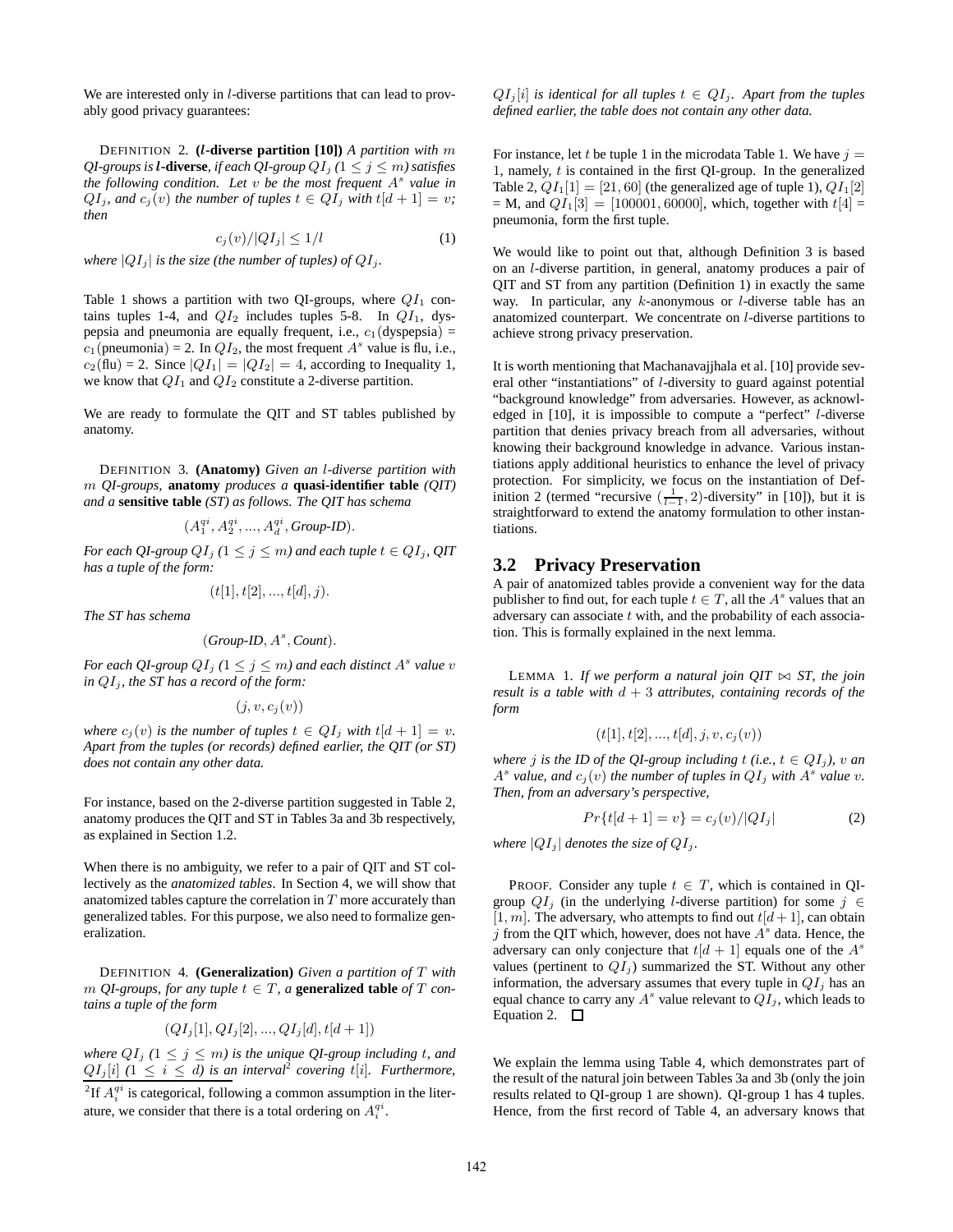| Age | <b>Sex</b> | <b>Zipcode</b> | Group | <b>Disease</b> | Count          |
|-----|------------|----------------|-------|----------------|----------------|
|     |            |                | ID    |                |                |
| 23  | М          | 11000          |       | dyspepsia      | $\overline{c}$ |
| 23  | М          | 11000          |       | pneumonia      | $\overline{c}$ |
| 27  | М          | 13000          |       | dyspepsia      | $\overline{c}$ |
| 27  | М          | 13000          |       | pneumonia      | $\mathfrak{D}$ |
| 35  | М          | 59000          |       | dyspepsia      | $\mathfrak{D}$ |
| 35  | М          | 59000          |       | pneumonia      | $\overline{c}$ |
| 59  | М          | 12000          |       | dyspepsia      | 2              |
| 59  | М          | 12000          |       | pneumonia      | 2              |
|     |            |                |       |                |                |

**Table 4: Partial result of the natural join between Tables 3a and 3b (only results pertinent to QI-group 1 are shown)**

tuple 1 in the QIT (Table 3a) has probability  $2 / 4 = 50\%$  to carry dyspepsia in the microdata, according to Equation 2. Similarly, the second record implies that tuple 1 has 50% probability to be associated with pneumonia. On the other hand, the QI-values of tuple 1 are not combined with any other disease such as flu, meaning that tuple 1 cannot have flu as its real *Disease*-value.

COROLLARY 1. *Given a pair of QIT and ST, an adversary can correctly re-construct any tuple*  $t \in T$  *with a probability at most* 1/l*.*

PROOF. Tuple  $t$  is correctly re-constructed, if and only if the adversary precisely obtains its real  $A^s$  value  $v_{real}$ . By Equation 2, we know that  $Pr{t[d+1] = v_{real}} = c_j(v_{real})/|QI_j|$ , where  $QI_j$  is the unique QI-group containing  $t$ . Recall that a pair of anatomized tables is obtained from an l-diverse partition (Definition 2). Hence, by Equation 1,  $c_j (v_{real})/|QI_j| \leq 1/l$ .  $\Box$ 

Corollary 1 gives the privacy protection guarantee at the *tuple level*. It is also necessary to discuss the corresponding guarantee at the *individual level*, since in practice multiple individuals may have the same QI-values, thus complicating the privacy-attack process performed by an adversary.

To explain this, consider that an adversary has the age 65 and zipcode 25000 of Alice (the "owner" of tuple 7 in Table 1), and wants to infer the medical record of Alice from the QIT and ST in Tables 3a and 3b, respectively. S/he consults the QIT, and sees that, in QI-group 2 (denoted as  $QI_2$ ), both tuples 6 and 7 match the QIvalues of Alice. Hence, s/he examines two scenarios.

First, assuming that tuple 6 belongs to Alice, the adversary uses Lemma 1 to derive the probability distribution for the tuple's disease value. According to Equation 2, tuple 6 has probability  $c_2$ (flu)/ $|QI_2| = 2/4 = 50\%$  to carry flu. Notice that, in the microdata, tuple 6 does not really belong to Alice. However, it does not matter — *the adversary may "happen to" use a wrong tuple to infer the correct sensitive value of Alice!* From tuple 6, the adversary actually has 50% probability to figure out that Alice contracted flu.

In the second scenario, the adversary assumes that tuple 7 belongs to Alice, through which (similar to tuple 6) s/he also has 50% probability to obtain the real disease of Alice. Finally, (without further knowledge) the adversary assumes that the two scenarios occur with the same likelihood  $\frac{1}{2}$ . Therefore, the overall breach probawhich the static intermode  $\frac{1}{2}$ . Therefore, the overall order product bility should be calculated as  $\frac{1}{2} \cdot 50\% + \frac{1}{2} \cdot 50\%$ , where  $\frac{1}{2}$  and 50% have the same semantics as in the above discussion.

In fact, Lemma 1 shows that tuple 7 (the real tuple of Alice) can be re-constructed with 50% likelihood. Namely, the breach probability at the individual level coincides with that at the tuple level. This happens because tuples 6 and 7 appear in the same QI-group. In general, as long as tuples with identical QI-values always end up in the same QI-group (as is true for global-recoding generalization reviewed in Section 2), the probabilities of the two levels are always equivalent. In this case, it suffices to discuss only the (simpler) tuple level; as a result, the individual level has not been addressed before (all the existing generalization schemes adopt global recoding).

Anatomy, however, allows high flexibility in forming QI-groups such that tuples with the same QI-values do not always belong to the same QI-group. Therefore, we must provide a formal result regarding the individual-level breach probability.

THEOREM 1. *Given a pair of QIT and ST, an adversary can correctly infer the sensitive value of any individual with probability at most* 1/l*.*

PROOF. Consider any individual  $o$  whose QI-values are equivalent to those of totally f tuples  $t_1$ ,  $t_2$ , ...,  $t_f$  in the microdata. Assume that tuple  $t_i$  ( $1 \leq i \leq f$ ) belongs to QI-group  $QI_{j_i}$  $(1 \leq j_i \leq m$ , where m is the total number of QI-groups). Let  $v_{real}$  be the real  $A^s$  value of o.

The adversary infers  $v_{real}$  in two steps. First, s/he guesses that each of  $t_1, ..., t_f$  belongs to o with probability  $1/f$ . Then, for each scenario where  $t_i$  ( $1 \leq i \leq f$ ) belongs to *o*, by Lemma 1, s/he figures out that  $v_{real}$  is the  $A<sup>s</sup>$  value of  $o$  with probability  $c_{j_i}(v_{real})/|QI_{j_i}|$ . Hence, the overall probability that the  $A^s$  value of o is inferred equals

$$
\sum_{i=1}^f c_{j_i}(v_{real})/(f\cdot |QI_{j_i}|)
$$

Recall that, by the property of l-diverse partition (Definition 2),  $c_{j_i}(v_{real})/|QI_{j_i}| \leq 1/l$ . Hence, the above formula is at most  $\sum_{i=1}^{f}(\frac{1}{f}\cdot\frac{1}{l})=1/l.$ 

#### **3.3 Comparison with Generalization**

We would like to emphasize that our intention is not to eliminate generalization; there is no doubt that generalization is an important technique, partly proved by the fact that it has received much attention in the literature. Instead, our goal is to present an alternative option for privacy preservation, which has its own advantages, since it can retain a larger amount of data characteristics (as shown in the subsequent sections). Indeed, anatomy is not an all-around winner. Intuitively, by releasing the QI-values directly, anatomy may allow a higher breach probability than generalization. Nevertheless, such probability is always bounded by  $1/l$ , as long as the background knowledge of an adversary is not stronger than the level allowed by the l-diversity model. Next, we will explain these observations in detail.

The derivation in Section 3.2 implicitly makes two assumptions:

• A1: the adversary has the QI-values of the target individual (i.e., Alice);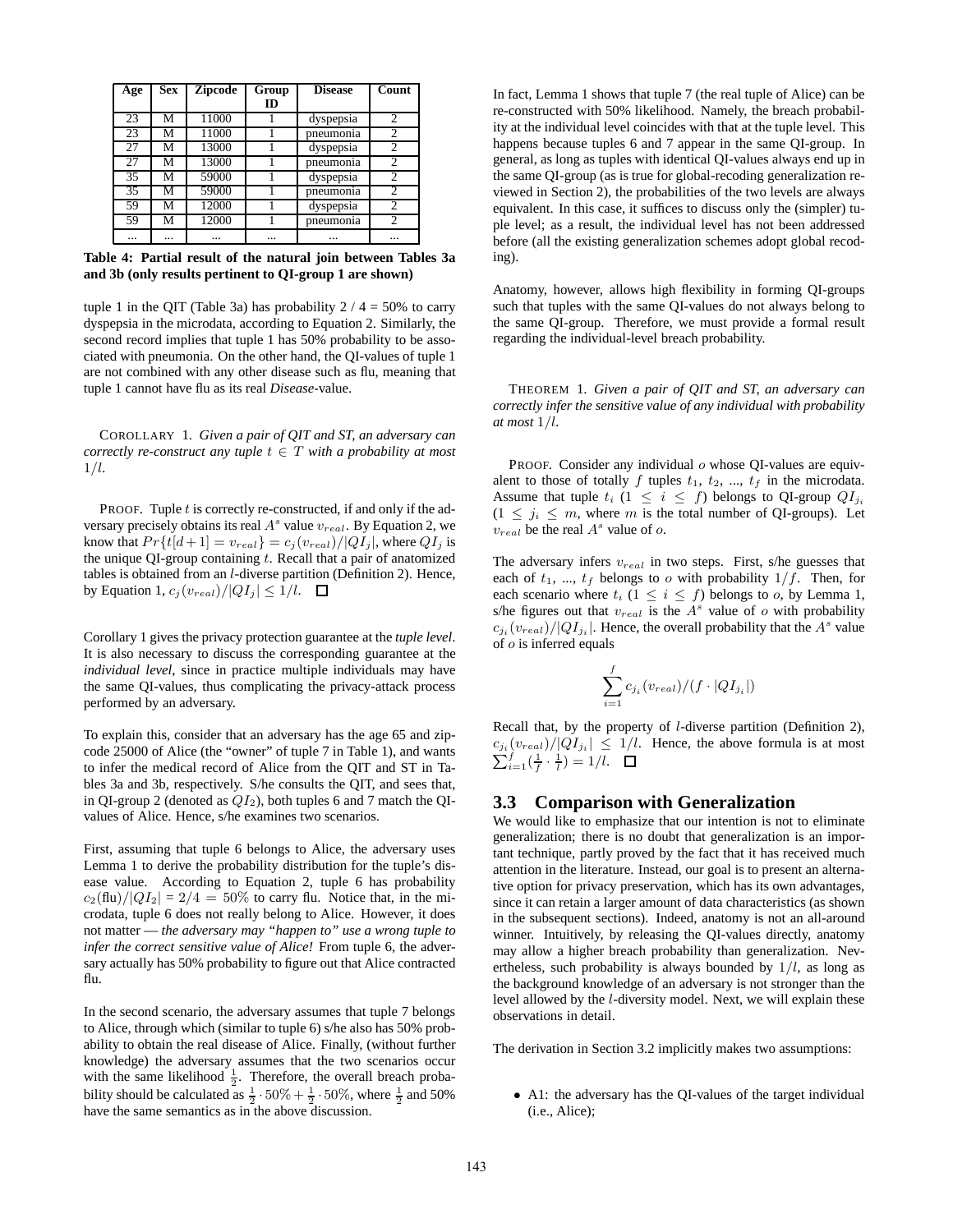| <b>Name</b>  | Age | <b>Sex</b> | <b>Zipcode</b> |
|--------------|-----|------------|----------------|
| Ada          | 61  | F          | 54000          |
| Alice        | 65  | F          | 25000          |
| <b>Bella</b> | 65  | F          | 25000          |
| Emily        | 67  | F          | 33000          |
| Stephanie    | 70  | F          | 30000          |
|              |     |            |                |

**Table 5: The voter registration list (publicly accessible)**

• A2: the adversary also knows that the individual is definitely involved in the microdata.

In fact, usually both assumptions are satisfied in practical privacyattacking processes. For example, in her pioneering paper [14], Sweeney shows how to reveal the medical record of the governor of Massachusetts from the data released by the Group Insurance Commission, after obtaining the governor's QI-values from public sources. The revelation is possible because Sweeney knew in advance that the record of the governor must be present in the microdata. Otherwise, no inference could be drawn against the governor because the "privacy-leaking" record could as well just belong to a person who happens to share the same QI-values as the governor.

In general, if both Assumptions A1 and A2 are true, anatomy provides as much privacy control as generalization, that is, the privacy of a person is breached with a probability at most  $1/l$ . For instance, if an adversary is sure that Alice has been hospitalized before, from Alice's QI-values, s/he can assert that Alice must be described by one of tuples 5-8 in the generalized Table 2. Then, s/he carries out the rest of her/his probabilistic conjecture (about the disease of Alice) in the same way as s/he would do after identifying Alice to be in Group 2 of the anatomized Table 3a.

Now, consider the case where A1 holds, but A2 does not. Accordingly, the overall breach probability of Alice has a Bayes form:

$$
Pr_{A2}(\text{Alice}^{qi}) \cdot Pr_{breakch}(\text{Alice}^s | A2) \tag{3}
$$

where  $Pr_{A2}(Alice^{qi})$  is the chance for Alice to be involved in the microdata, and  $Pr_{breakch}(\text{Alice}^s|A2)$  the likelihood for the adversary to correctly guess the disease of Alice on condition that Alice appears in the microdata. As analyzed earlier, anatomy and generalization give the same  $Pr_{breakch}(Alice^s|A2)$ , which is simply the preach probability when both A1 and A2 are valid.

To compute  $Pr_{A2}(Alice^{qi})$ , an adversary typically needs to consult another external database [17], which relates QI-values to concrete personal identities for all the persons in the microdata, perhaps together with some other people. An example of such an external source is a voter registration list, partially demonstrated in Table 5, where the record of Emily is italicized to indicate that she is not involved in the microdata of Table 1. In this scenario, generalization and anatomy make a difference. Specifically, judging from (the QIvalues of tuples 5-8 in) the generalized Table 2, the adversary sees that each person shown in Table 5 could be involved in the microdata with equal likelihood, and hence, calculates  $Pr_{A2}(Alice^{qi})$  as 4/5. On the other hand, given the anatomized Table 3, the adversary concludes that  $Pr_{A2}(Alice^{qi}) = 1$  (here s/he can figure out that Emily is definitely absent from the microdata). As a result, generalization provides a stronger overall privacy-preserving guarantee. Nevertheless, since anatomy ensures  $Pr_{breakch}(Alice^s|A2) \leq 1/l$ , it also secures the same upper bound  $1/l$  for Formula 3.

Although generalization has the above advantage over anatomy, *the advantage cannot be leveraged in computing the published data*.

This is because the publisher cannot predict or control the external database to be utilized by an adversary, and therefore, must guard against an "accurate" external source that does not involve any person absent in the microdata. For instance, if Table 5 did not contain Emily, the voter list would produce  $Pr_{A2}(Alice^{q_i}) = 1$  in attacking the privacy of Alice from Table 2 (instead of 4/5 as discussed earlier). In other words, to ensure a maximum breach probability p using generalization, we must still set l to  $\lceil 1/p \rceil$ , i.e., same as in applying anatomy.

Finally, if neither assumption A1 nor A2 is satisfied, the breach probability of Alice becomes

$$
\sum_{\forall x} Pr_{A1}(x) \cdot Pr_{A2}(x|A1) \cdot Pr_{breach}(\text{Alice}^s|A1, A2) \tag{4}
$$

where  $x$  is a vector representing a possible set of OI-values of Alice, and  $Pr_{A1}(x)$  equals the probability that x captures Alice's real QI-values, whereas  $Pr_{A2}$  and  $Pr_{breakch}$  follow the same semantics as in Formula 3, but on condition that  $x$  is real. The comparison results between anatomy and generalization are analogous to those discussed for the previous case where A1 is true and A2 is not.

#### **4. PRESERVING CORRELATION**

A good publication method should preserve both privacy and data correlation (between QI- and sensitive attributes). Using a concrete query, we have shown in Section 1.1 that anatomy allows more effective aggregate analysis than generalization. Next, we provide the underlying theoretical rationale.

Obviously, for any tuple  $t \in T$ , every publication method will lose certain information of  $t$  (if not, it is equivalent to disclosing  $t$  directly, contradicting the goal of privacy). On the other hand, the method should permit development of an approximate modeling of  $t$  (otherwise, the published table is useless for research). Hence, the quality of correlation preservation depends on how accurate the re-constructed modeling is.

**Intuition.** Let us first examine the correlation between *Age* and *Disease* in the microdata of Table 1. The two attributes define a 2D space  $DS_{A,D}$ . Every tuple in the table can be mapped to a point in  $DS_{A,D}$ . For example, tuple 1, denoted as  $t_1$ , corresponds to point  $(t_1[A], t_1[D])$ , where  $t_1[A]$  is the age 23 of  $t_1$ , and  $t_1[D]$  its disease 'pneumonia'.

We can model  $t_1$  using a probability density function (pdf)  $\mathcal{G}_{t_1}$ :  $DS_{A,D} \rightarrow [0, 1]$ . Specifically:

$$
\mathcal{G}_{t_1}(x) = \begin{cases} 1 & \text{if } x = (t_1[A], t_1[D]) \\ 0 & \text{otherwise} \end{cases} \tag{5}
$$

where x is a 2D random variable in  $DS_{A,D}$ . Figure 2a demonstrates the pdf.

Assume that a researcher wants to re-construct an approximate pdf  $\tilde{G}_{t_1}^{gen}$  of  $t_1$  from the generalized Table 2. From her/his perspective,  $t_1[A]$  can be any value in the interval [21, 60] with equality probability  $1/40$ , but  $t_1[D]$  must be pneumonia. Hence,

$$
\tilde{\mathcal{G}}_{t_1}^{gen}(x) = \begin{cases}\n1/40 & \text{if } x[A] \in [21, 60] \text{ and } \\
x[D] = \text{pneumonia} \\
0 & \text{otherwise}\n\end{cases}
$$
\n(6)

which is illustrated in Figure 2b.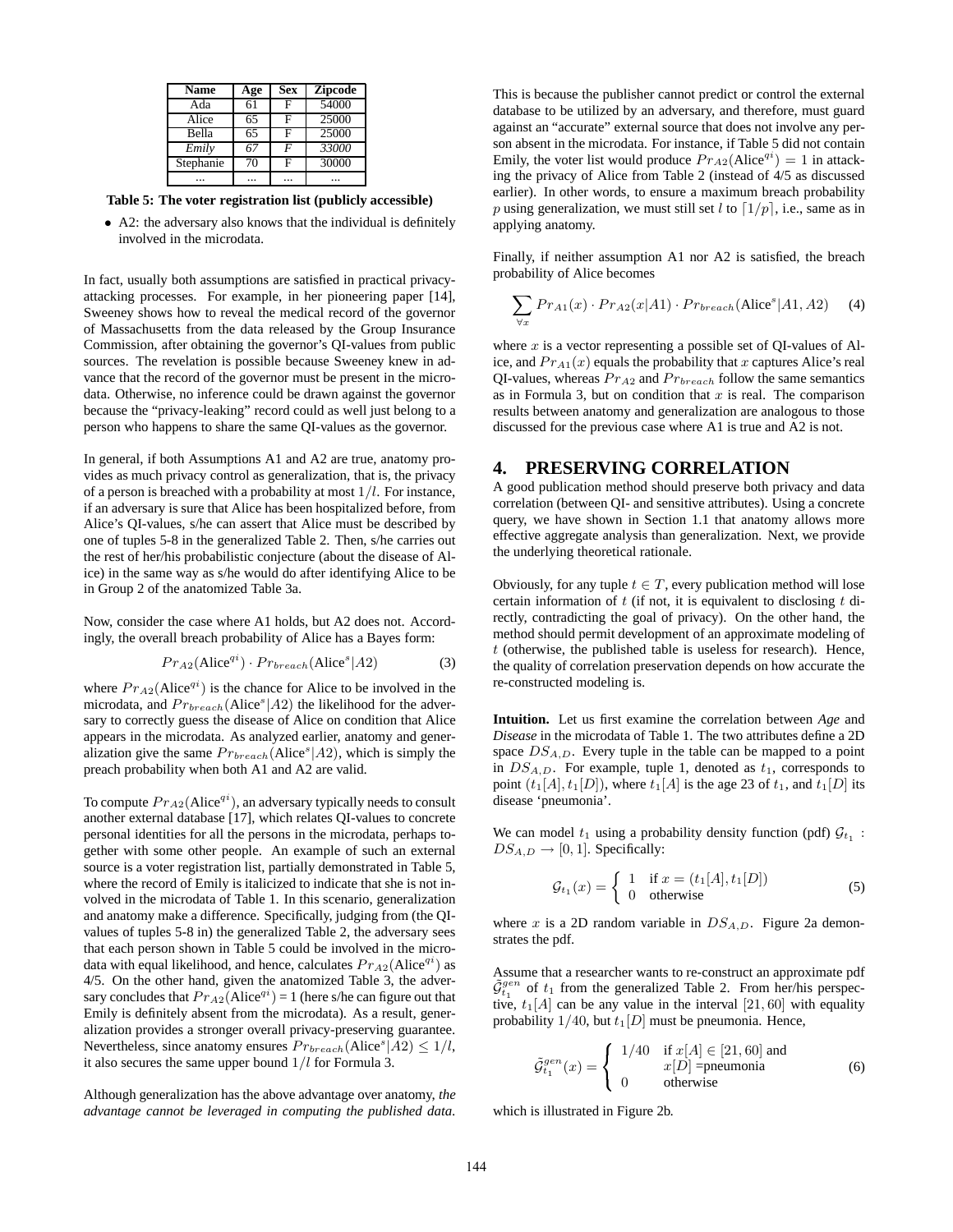

**Figure 2: Original/re-constructed pdf of tuple 1 in Table 1**

Instead, suppose that the researcher re-constructs a pdf  $\tilde{\mathcal{G}}_{t_1}^{ana}$  from the QIT and ST in Tables 3a and 3b. This time, s/he knows that  $t_1[A]$  must be 23 (since age is published directly), but  $t_1[D]$  can be pneumonia or dyspepsia with 50% probability (the ST shows that half of the tuples in QI-group 1 are associated with these two diseases, respectively). Therefore,

$$
\tilde{\mathcal{G}}_{t_1}^{ana}(x) = \begin{cases}\n1/2 & \text{if } x = (23, \text{ preumonia}) \text{ or } \\
0 & x = (23, \text{ dyspepsia})\n\end{cases}
$$
\n(7)

as shown in Figure 2c. Obviously, the pdf approximated from the anatomized tables is more accurate than that (Figure 2b) from the generalized table.

Towards a more rigorous comparison, given an approximate pdf  $\tilde{\mathcal{G}}_{t_1}$  (Equation 6 or 7), a natural way of quantifying its approximation quality is to calculate its " $L_2$  distance" from the actual pdf  $\mathcal{G}_{t_1}$ (Equation 5):

$$
\sum_{x \in DS_{A,D}} \left( \tilde{\mathcal{G}}_{t_1}(x) - \mathcal{G}_{t_1}(x) \right)^2.
$$
 (8)

The distance of  $\tilde{\mathcal{G}}_{t_1}^{ana}$  is 0.5, indeed significantly lower than the distance 22.5 of  $\tilde{\mathcal{G}}_{t_1}^{gen}$ .

Although we focused on  $t_1$ , in the same way, it is easy to verify that the anatomized tables permit better re-construction of the pdfs of all tuples in Table 1.

**General Results and Quality Metric.** As defined in Section 3, each tuple  $t$  in the microdata  $T$  can be regarded as a point in a  $(d + 1)$ -dimensional space DS (including all the QI- and sensitive dimensions). Next, we generalize the above discussion to DS.

We model t as a pdf  $\mathcal{G}_t(x) : DS \to [0, 1]$ :

$$
\mathcal{G}_t(x) = \begin{cases} 1 & \text{if } x = t \\ 0 & \text{otherwise} \end{cases}
$$
 (9)

where x is a random variable in DS. Note that the condition  $x = t$ implies  $x[i] = t[i]$  for all  $i \in [1, d + 1]$ , where  $x[i]$  and  $t[i]$  are the  $i$ -th coordinates of  $x$  and  $t$ , respectively.

In a generalized table, let  $t$  belong to a QI-group  $QI$ . As stated in Definition 4, the generalized form of  $t$  is  $(QI[1], QI[2], ..., QI[d], t[d+1])$ , where  $QI[i]$   $(1 \leq i \leq d)$  is an interval enclosing  $t[i]$ . Denote the length of  $QI[i]$  as  $L(QI[i])$ (if  $A_i^{qi}$  is discrete,  $L(QI[i])$  should be interpreted as the number of different values in  $QI[i]$ ). Then, the reconstructed pdf  $\tilde{G}^{gen}_t(x)$  of

t is

$$
\tilde{\mathcal{G}}_t^{gen}(x) = \begin{cases} \frac{1}{\prod_{i=1}^d L(QI[i])} & \text{if } x[i] \in QI[i] \,\forall i \in [1,d] \\ 0 & \text{otherwise} \end{cases} \tag{10}
$$

Next we discuss anatomized tables. Also assume QI as the QIgroup containing t (in the underlying l-diverse partition). Let  $v_1$ ,  $v_2, ..., v_\lambda$  be all the distinct  $A^s$  values in  $QI$  (e.g., for QI-group 1) in Table 3a,  $\lambda = 2$ , whereas for QI-group 2,  $\lambda = 3$ ). Denote  $c(v_h)$  $(1 \leq h \leq \lambda)$  as the *Count* value in the ST corresponding to  $v_h$ . The reconstructed pdf  $\tilde{\mathcal{G}}_t^{ana}(x)$  of t is

$$
\tilde{\mathcal{G}}_t^{ana}(x) = \begin{cases}\nc(v_1)/|QI| & \text{if } x = (t[1], ..., t[d], v_1) \\
\cdots & \cdots \\
c(v_\lambda)/|QI| & \text{if } x = (t[1], ..., t[d], v_\lambda) \\
0 & \text{otherwise}\n\end{cases}
$$
\n(11)

where  $|QI|$  is the number of tuples in  $QI$ , and the OI-values  $t[1]$ , ...,  $t[d]$  of t are directly released in the OIT.

Notice that  $\tilde{\mathcal{G}}_t^{ana}(x)$  is greater than 0, only when x lies at one of the  $\lambda$  points in DS, as described in the if-conditions of Equation 11. That is,  $\tilde{G}_t^{ana}(x)$  consists of  $\lambda$  "spikes" at these points  $(\lambda = 2 \text{ in})$ Figure 2c). On the other hand, in practice,  $\tilde{G}_t^{gen}(x)$  typically takes a small value when  $x$  distributes across a large region. Namely, the occurrence probability of  $t$  is "smeared" onto all the points in that region (see Figure 2b), thus deviating significantly from the actual  $\mathcal{G}_t(x)$ .

Given an approximate pdf  $\tilde{\mathcal{G}}_t$  (Equation 10 or 11), we quantify its error from the actual  $\mathcal{G}_t$  (Equation 9) as

$$
Err_t = \int_{x \in DS} \left( \tilde{G}_t(x) - \mathcal{G}_t(x) \right)^2 dx.
$$
 (12)

Naturally, taking into account all tuples  $t \in T$ , a good publication method should minimize the following *re-construction error* (RCE):

$$
RCE = \sum_{\forall t \in T} Err_t.
$$
 (13)

## **5. A NEARLY-OPTIMAL ANATOMIZING ALGORITHM**

We propose an efficient algorithm for computing anatomized tables that (almost) minimize the RCE (Equation 13). In particular, the RCE of the resulting QIT and ST achieve an RCE that deviates from the theoretical lower bound by only a factor less than  $1 + 1/n$ where  $n$  is the size of  $T$ . Furthermore, our algorithm has linear I/O complexity  $O(n/b)$ , where b denotes the page size.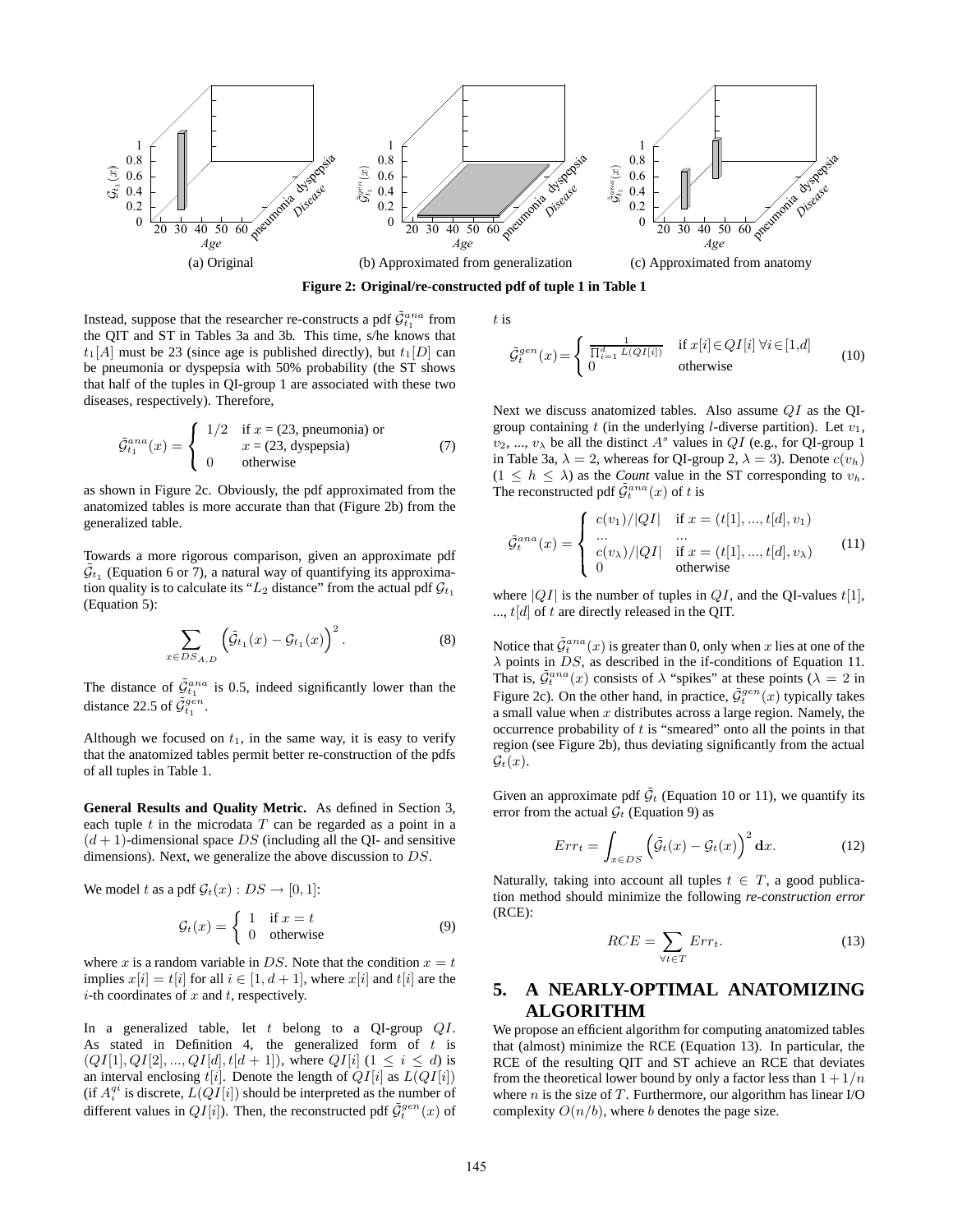#### **5.1 Lower Bound of Reconstruction Error**

The following theorem establishes the lower bound of the RCE achievable by any anatomized tables.

THEOREM 2.  $RCE$  (Equation 13) is at least  $n(1 - 1/l)$ *, for any pair of QIT and ST, where* n *is the cardinality of the microdata* T*.*

PROOF. Anatomized tables (Definition 3) are computed from an *l*-diverse partition. Let the partition contain QI groups  $QI_1$ , ...,  $QI_m$ . For each  $j \in [1, m]$ , use  $\alpha_j$  to denote the average  $Err_t$ (Formula 12) for all tuples  $t \in QI_j$ . Thus,  $RCE$  can be rewritten as

$$
RCE = \sum_{j=1}^{m} (|QI_j| \cdot \alpha_j).
$$

The rest of the proof will show that  $\alpha_j \geq 1-1/l$ , for all  $j \in [1, m]$ . As a result, the above equation leads to

$$
RCE \ge \sum_{j=1}^{m} (|QI_j| \cdot (1 - 1/l)) = n(1 - 1/l),
$$

thus completing the proof (notice  $\sum_{j=1}^{m} |Q I_j| = n$ ).

By symmetry, it suffices to prove  $\alpha_j \geq 1-1/l$  for any  $QI_j$ . Hence, we omit the subscript  $j$  in the sequel. Without loss of generality, assume that QI contains  $\lambda$  distinct  $A^s$  values  $v_1, ..., v_\lambda$ . In particular, there are  $c(v_h)$   $(1 \leq h \leq \lambda)$  tuples in  $QI$  with  $A<sup>s</sup>$  value  $v_h$ .

Consider an arbitrary tuple  $t \in QI$  with  $A<sup>s</sup>$  value  $v<sub>h</sub>$  (for some  $h \in [1, \lambda]$ ). The actual pdf  $\mathcal{G}_t$  and approximate  $\tilde{\mathcal{G}}_t^{DZ}$  are given in Equations 9 and 11, respectively. Thus, by Equation 12, we have

$$
Err_t = \left(1 - \frac{c(v_h)}{|QI|}\right)^2 + \sum_{h'=1 \wedge h' \neq h} \frac{c(v_{h'})^2}{|QI|^2}.
$$

For computing the average  $\alpha$  of  $Err_t$  for all  $t \in QI$ , we combine the above formula with the fact that  $c(v_h)$  tuples have  $A^s$  value  $v_h$ :

$$
\alpha = \frac{\sum_{h=1}^{\lambda} c(v_h) \cdot \left( \left( 1 - \frac{c(v_h)}{|QI|} \right)^2 + \sum_{\substack{h'=1 \\ h'\neq h}}^{\lambda} \frac{c(v_{h'})^2}{|QI|^2} \right)}{|QI|}.
$$

Thus, it remains to solve the minimum  $\alpha$  subject to the constraints

$$
\sum_{h=1}^{\lambda} c(v_h) = |QI|, \text{ and } c(v_h) \le \frac{|QI|}{l} \text{ for all } h \in [1, \lambda]
$$

(the second constraint is due to Definition 2).

Let us ignore the second constraint temporarily. Then, minimization of  $\alpha$  subject to the first constraint is a standard problem tackled by the *Lagrange multiplier method* [3]. Application of the method results in  $\alpha \geq (1 - 1/\lambda)$ , where the equality holds only when  $c(v_1) = ... = c(v_h) = |QI|/l.$ 

Now, we take into account the second constraint, which leads to  $\sum_{h=1}^{\lambda} c(v_h) \leq \lambda \cdot |QI|/l$ . The left side of the inequality equals | $QI$ . Hence, the inequality indicates that  $\lambda \geq l$ .

Therefore,  $\alpha \geq (1 - 1/\lambda) \geq (1 - 1/l)$ , where the equality holds when  $c(v_1) = ... = c(v_h) = |QI|/l$ , and  $\lambda = l$ .  $\Box$ 

### **5.2 The Algorithm**

Figure 3 presents the algorithm *Anatomize* which, given a microdata table  $T$  and a parameter  $l$ , obtains a pair of QIT and ST for publication. *Anatomize* first computes an l-diverse partition of T (Lines 1-12), and then, produces the QIT and ST (Lines 13-18) from the partition. Since populating the QIT and ST is already clarified in Definition 3, we concentrate on finding the partition.

*Anatomize* starts (Line 1) by initiating an empty QIT and ST, and variable gcnt, which counts the number of QI-groups created. Then, it hashes the tuples of  $T$  into buckets by  $A^s$ , so that each bucket includes the tuples with the same  $A<sup>s</sup>$  value (Line 2). The subsequent execution involves a *group-creation* step, followed by a *residue-assignment* phase.

**Group-Creation.** This step is performed in iterations, and continues as long as there are at least  $l$  non-empty buckets (Line 3). Each iteration yields a new QI-group  $QI_{gcnt}$  (Line 4) as follows. First, *Anatomize* obtains a set S consisting of the l hash buckets that *currently* have the largest number of tuples (Line 5). Note that the content of  $S$  may vary in different iterations. Then, from each bucket in  $S$  (Line 6), a random tuple is selected (Line 7), and added to  $QI_{gcnt}$  (Line 8). Therefore,  $QI_{gcnt}$  contains l tuples with distinct  $A^s$  values.

PROPERTY 1. *At the end of the group-creation phase, each non-empty bucket has only one tuple.*

PROOF. An  $l$ -diverse partition exists, if and only if  $T$  satisfies an *eligibility condition*<sup>3</sup> [10]: at most  $n/l$  tuples are associated with the same  $A^s$  value, where n is the cardinality of T. We will prove that, Property 1 always holds under this condition.

Assume, on the contrary, after the first (group-creation) phase, a set of *bad buckets* have sizes at least 2. Obviously, there are at most  $l - 1$  bad buckets (otherwise, the group-generation phase could not have terminated). Since each iteration moves  $l$  tuples from buckets into a QI-group, the first phase executes  $\lfloor n/l \rfloor$  iterations, denoted as  $I_1, I_2, ..., I_{\lfloor n/l \rfloor}$ , respectively.

Before iteration  $I_{\lfloor n/l \rfloor}$  starts, at most  $l - 1$  buckets (termed *sizable*  $\lfloor n/l \rfloor$ -buckets) have sizes at least 2 (otherwise, there would be at least l non-empty buckets after  $I_{\lfloor n/l \rfloor}$ , contradicting the fact that  $I_{n/l}$  is the last iteration). On the other hand, we already know that, *after*  $I_{\lfloor n/l \rfloor}$ , all the bad buckets have sizes at least 2. Hence, every bad bucket is a sizable  $\lfloor n/l \rfloor$ -bucket, and must belong to S (retrieved at Line 5) in  $I_{\lfloor n/l\rfloor}$ . Thus, each bad bucket loses a tuple in  $I_{\lfloor n/l \rfloor}$ , meaning that, *before*  $I_{\lfloor n/l \rfloor}$ , the bucket has size at least 3.

Similarly, before  $I_{\lfloor n/l\rfloor-1}$ , at most  $l-1$  buckets (termed *sizable*  $(|n/l| - 1)$ *-buckets*) have sizes at least 3 (otherwise, there would be at least l sizable  $\lfloor n/l \rfloor$ -buckets, contradicting our earlier analysis). On the other hand, we already know that, *after*  $I_{\lfloor n/l \rfloor} - 1$ , all the bad buckets have sizes at least 3. Hence, every bad bucket is a sizable ( $\lfloor n/l \rfloor - 1$ )-bucket, and must belong to S in  $I_{\lfloor n/l \rfloor - 1}$ . Thus, each bad bucket loses a tuple in  $I_{\lfloor n/l\rfloor-1}$ , meaning that, *before*  $I_{\lfloor n/l \rfloor - 1}$ , the bucket has size at least 4.

.

<sup>&</sup>lt;sup>3</sup>If this condition is violated, neither  $k$ -anonymity nor *l*-diversity can prevent an adversary from correctly inferring a tuple in  $T$  with a probability at least  $1/l$ .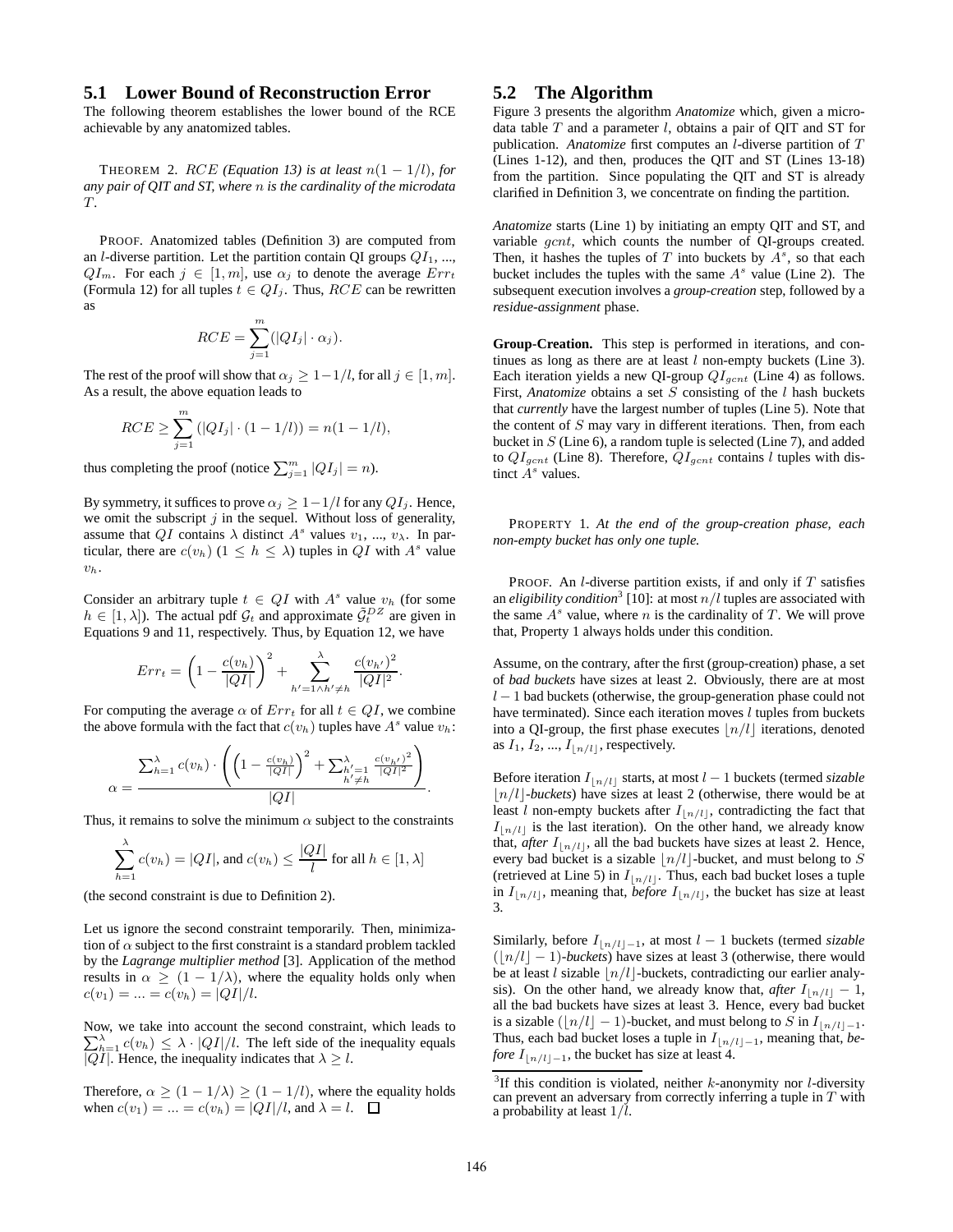#### **Algorithm Anatomize** (T, l)

- 1. QIT =  $\emptyset$ ; ST =  $\emptyset$ ; gcnt = 0
- 2. hash the tuples in  $T$  by their  $A<sup>s</sup>$  values (each bucket per  $A<sup>s</sup>$  value)
- /\* *Lines 3-8 are the group-creation step* \*/
- 3. while there are at least  $l$  non-empty hash buckets

/\* *Lines 4-8 form a new QI-group* \*/

- 4.  $gcnt = gcnt + 1$ ;  $QI_{gcnt} = \emptyset$ <br>5.  $S =$  the set of l largest buckets  $S =$  the set of l largest buckets
- 6. for each bucket in S

7. remove an arbitrary tuple t from the bucket  $\begin{array}{ll} 8. & O[1] \end{array}$ 

 $QI_{gcnt} = QI_{gcnt} \cup \{t\}$ 

/\* *Lines 9-12 are the residue-assignment step* \*/

- 9. for each non-empty bucket
- /\* *this bucket has only one tuple; see Property 1* \*/
- 10.  $t =$  the only residue tuple of the bucket
- $11.$  $S'$  = the set of QI-groups that do not contain the  $A<sup>s</sup>$  value  $t[d+1]$ /\* S <sup>0</sup> *has at least one QI-group; see Property 2* \*/ 12. assign  $t$  to a random QI-group in  $S'$

/\* *Lines 13-18 populate QIT and ST* \*/

- 13. for  $j = 1$  to gcnt
- 14. for each tuple  $t \in QI_j$
- 15. insert tuple  $(t[1], ..., t[d], j)$  into QIT
- 16. for each distinct  $A^s$  value v in  $QI_i$
- 17.  $c_j(v)$  = the number of tuples in  $QI_j$  with  $A^s$  value v<br>18. insert record  $(i, v, c_i(v))$  into ST
- insert record  $(j, v, c_i(v))$  into ST

19. return QIT and ST

#### **Figure 3: The anatomizing algorithm**

Carrying out the same discussion to the other iterations, we arrive at a fact that each bucket in  $S_{bad}$  has size at least  $\lfloor n/l \rfloor + 1$  at the beginning of *Anatomize*. The fact violates the eligibility condition, because  $|n/l| + 1 > n/l$ .  $\Box$ 

We use the term *residue tuple* to refer to a tuple remaining in a bucket, at the end of the group-creation phase. Clearly, there are at most  $l - 1$  such tuples.

**Residue-Assignment.** For each residue tuple t, *Anatomize* collects a set  $S'$  of QI-groups (produced from the previous step), where no tuple has the same  $A^s$  value as t (Lines 8-11). Interestingly, as proved shortly,  $S'$  includes at least one QI-group. Then, at Line 12, t is assigned to an arbitrary group in  $S'$ .

PROPERTY 2. The set S' (computed at Line 11 of Figure 3) al*ways includes at least one QI-group.*

PROOF. Assume, on the contrary, that  $S'$  is empty when processing tuple  $t$  (at Line 11). As explained in the previous proof, the number of QI-groups is  $\lfloor n/l \rfloor$ . Since S' is empty, each QIgroup has at least a tuple whose  $A^s$  value equals  $t[d + 1]$ . It follows that the number of tuples in T with  $A^s$  value  $t[d+1]$  is at least  $1 + \lfloor n/l \rfloor$ , which is larger than  $n/l$ . This contradicts the eligibility condition mentioned in the proof of Property 1.  $\Box$ 

**Correctness.** Since Lines 13-19 of Figure 3 essentially implement Definition 3, *Anatomize* is correct, if and only if Lines 1-12 produce an *l*-diverse partition of  $T$ . We establish this in the following property, which actually shows a stronger fact.

PROPERTY 3. *After the residue-assignment phase, each QIgroup has at least* l *tuples. Furthermore, all tuples in each QIgroup have distinct* A s *values.*

PROOF. After the group-creation step, every QI-group has  $l$  tuples with distinct  $A<sup>s</sup>$  values (these tuples are obtained from different hash buckets). In the residue-assignment phase, the assignment of a tuple into a QI-group ensures that all tuples in the group still have distinct  $A^s$  values. Hence, Property 3 is correct.

#### **5.3 Analysis**

In this section, we analyze the efficiency and effectiveness of *Anatomize* (Figure 3). First, Theorem 3 provides the space and time complexities of *Anatomize*. In particular, the proof of the theorem describes an efficient way to implement the algorithm. Then, Theorem 4 explains the quality of the resulting QIT and ST.

THEOREM 3. Anatomize *requires*  $O(\lambda)$  *memory, and*  $O(n/b)$ *I/Os, where*  $\lambda$  *is the number of distinct*  $A^s$  *values in*  $T$ *, n is the cardinality of* T*, and* b *is the disk page size.*

PROOF. The hashing at Line 1 of Figure 3 consumes  $O(\lambda)$ memory, and performs  $O(n/b)$  I/Os.

During the first phase, we can keep in memory an array with  $\lambda$  elements, where the *i*-th ( $1 \le i \le \lambda$ ) element maintains the size of the  $i$ -th bucket. Therefore, at Line 5, set  $S$  can be decided with no I/O overhead. To implement Line 7, for each bucket, we allocate a buffer page for reading its content. All the QI-groups are sequentially into a *QI-group file*, in the order they are created. For this purpose, we allocate an output buffer page. In this way, the group-creation step requires  $O(\lambda)$  memory and  $O(n/b)$  I/Os.

At the beginning of the residue-assignment phase, we read all the (at most  $l - 1$ ) residue residue tuples into memory. Next, we perform a single scan of the QI-group file, and assign these tuples to appropriate QI-groups during the scan. This step needs  $O(l)$  memory  $(l \leq \lambda)$ , for satisfying the eligibility condition in the proof of Property 1), and performs  $O(n/b)$  I/Os.

Each QI-group so far has  $O(l)$  tuples. Thus, populating the QIT and ST (Lines 13-18) can be easily achieved with  $O(l)$  memory, and  $O(n/b)$  I/Os. Therefore, the overall space and I/O complexities of *Anatomize* are  $O(\lambda)$  and  $O(n/b)$ , respectively.  $\Box$ 

THEOREM 4. *If the cardinality* n *of* T *is a multiple of* l*, the QIT and ST computed by* Anatomize *achieve the lower bound of* RCE *in Theorem 2. Otherwise, the RCE of the anatomized tables is higher than the lower bound by a factor at most*  $1 + \frac{1}{n}$ .

PROOF. Let  $r = n \mod l$ . Depending on whether n is a multiple of l, there are two cases.

Case 1  $(r = 0)$ : *Anatomize* terminates directly after the groupcreation phase. Each QI-group has exactly  $l$  tuples with distinct  $A^s$ values. Combining Equations 9, 11, and 12, we have, for each tuple  $t \in T$ ,

$$
Err_t = \left(1 - \frac{1}{l}\right)^2 + \frac{l-1}{l^2} = 1 - \frac{1}{l}.
$$

By Equation 13,  $RCE = n(1 - \frac{1}{l}).$ 

Case 2 ( $r \neq 0$ ): Consider the moment when the group-creation phase finishes. So far, totally  $n - r$  (a multiple of l) tuples have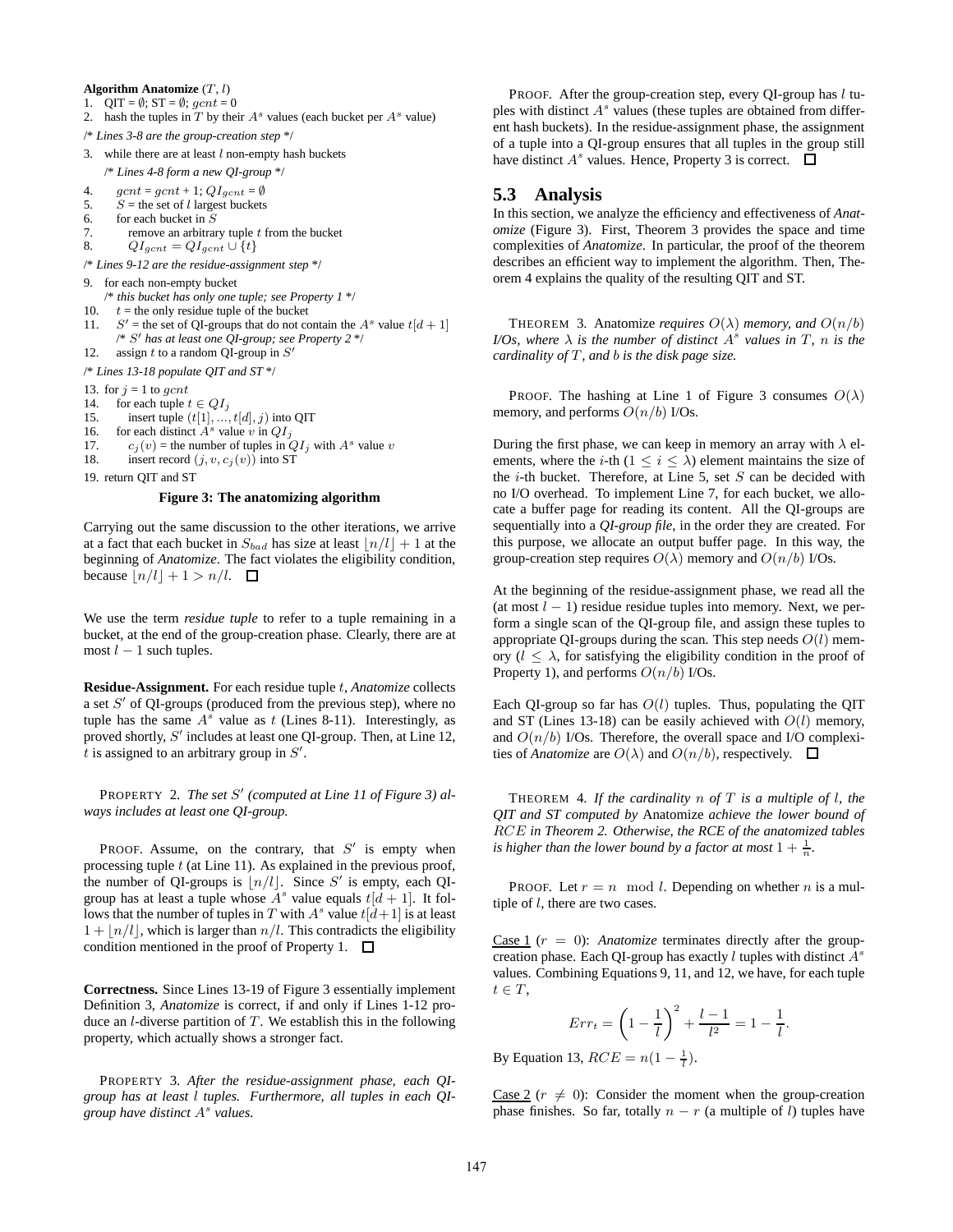been added into QI-groups. According to the analysis of Case 1, the current RCE (with respect to the tuples already in QI-groups) is  $(n-r)(1-\frac{1}{l}).$ 

Next, we show that, after assigning a residue tuple  $t$  at Line 12 of Figure 3, the overall RCE increases by 1. With out loss of generality, assume that t is assigned to a QI-group  $QI$  with  $\beta$  tuples, all of which have distinct  $A^s$  values, and their  $A^s$  values are different from that of  $t$  (see Property 3). Before the assignment, following the derivation of Case 1, the RCE of  $QI^4$  equals  $\beta(1 - \frac{1}{\beta})$ . After the assignment, the RCE of  $QI$  becomes  $(\beta + 1)(1 - \frac{1}{\beta + 1})$ , so that the overall RCE (of all the tuples in QI-groups) increases by

$$
(\beta + 1)\left(1 - \frac{1}{\beta + 1}\right) - \beta\left(1 - \frac{1}{\beta}\right) = 1.
$$

As mentioned earlier, before the assignment step starts, the overall RCE equals  $(n-r)(1-\frac{1}{l})$ . Therefore, after assigning all r residue tuples, the RCE becomes

$$
(n-r)\left(1-\frac{1}{l}\right)+r=n\left(1-\frac{1}{l}\right)\left(1+\frac{r}{n(l-1)}\right).
$$

which is greater than the lower bound  $n(1 - \frac{1}{l})$  by a factor of  $1 + \frac{r}{n(l-1)}$ . Given that  $r \leq l-1$ , we complete the proof.

Note that, for a large  $T$ ,  $1 + \frac{1}{n} \approx 1$ , namely, the RCE of the tables output by *Anatomize* is extremely close to the lower bound.

#### **6. EXPERIMENTS**

This section experimentally evaluates the effectiveness and efficiency of anatomy. For this purpose, we utilize a real dataset CEN- $SUS<sup>5</sup>$  containing personal information of 500k American adults. The dataset has 9 discrete attributes as summarized in Table 6.

From CENSUS, we create two sets of microdata tables, in order to examine the influence of dimensionality and sensitive-value distribution. The first set has 5 tables, denoted as OCC-3, ..., OCC-7, respectively. Specifically, OCC-d  $(3 \le d \le 7)$  treats the first d attributes in Table 6 as the QI-attributes, and *Occupation* as the sensitive attribute  $A^s$ . For example, OCC-3 is 4D, and contains QI-attributes *Age*, *Gender*, and *Education*. The second set also has 5 tables SAL-3, ..., SAL-7, where SAL- $d$  ( $3 \le d \le 7$ ) has the same QI-attributes as OCC- $d$ , but includes *Salary-class* as the  $A^s$ .

To study the impact of cardinality, we generate datasets with various cardinalities  $n$ , by randomly sampling  $n$  tuples from the "full" OCC-d or SCC-d ( $3 \le d \le 7$ ) with 500k tuples.

We compare anatomy against (l-diverse) generalization on two aspects: (i) usefulness of the resulting publishable tables for data analysis, and (ii) cost of computing these tables. For generalization, we employ the state-of-the-art algorithm in [9], which adopts multi-dimension recoding (explained in Section 2). The value of  $l$  is fixed to 10, i.e., the sensitive value of each individual can be correctly inferred by an adversary with at most 10% probability.

As stated in Definition 4, each generalized value is an interval. The last column of Table 6 describes the details of generalization on each QI-attribute. Specifically, "free interval" means that the end

|                 | Generalization method     |
|-----------------|---------------------------|
| distinct values | (inapplicable to anatomy) |
| 78              | Free interval             |
| っ               | Taxonomy tree (2)         |
| 17              | Free interval             |
|                 | Taxonomy tree (3)         |
| Q               | Taxonomy tree (2)         |
| 10              | Taxonomy tree $(4)$       |
| 83              | Taxonomy tree (3)         |
| 50              | NA (sensitive)            |
| 50              | NA (sensitive)            |
|                 | Number of                 |

**Table 6: Summary of attributes**

| Parameter                   | Values                       |
|-----------------------------|------------------------------|
|                             | 10                           |
| cardinality $n$             | 100k, 200k, 300k, 400k, 500k |
| number of QI-attributes $d$ | 3, 4, 5, 6, 7                |
| query dimensionality $qd$   | 1, 2, , $d$                  |
| $expected$ selectivity $s$  | $1\%$ , , 5%, , 10%          |

**Table 7: Parameters and tested values**



**Figure 4: Query accuracy vs. the number** d **of QI-attributes**

points of a generalized interval can fall on any value in the domain of the corresponding attribute. "Taxonomy tree  $(x)$ ", on the other hand, indicates that the end points must lie on particular values, conforming to a taxonomy with height  $x$  (see [8] for more details of generalization based on a taxonomy).

## **6.1 Effectiveness for Aggregate Reasoning**

We consider queries of the form:

SELECT COUNT(\*) FROM Unknown-Microdata WHERE  $\ \ pred(A_1^{qi})$  and ... and  $\ pred(A_{qd}^{qi})$  and  $\ pred(A^s)$ 

Specifically, a query involves qd random QI-attributes  $A_1^{qi}$ , ...,  $A_{qd}^{qi}$ (in the underlying microdata), and the sensitive attribute  $A^s$ , where qd is a parameter called *query dimensionality*. For instance, if the microdata is OCC-3 and  $qd = 2$ , then  $\{A_1^{qi}, A_2^{qi}\}$  is a random 2sized subset of {*Age*, *Gender*, *Education*}. For any attribute A, the predicate  $pred(A)$  has the form

$$
(A = x_1 \text{ OR } A = x_2 \text{ OR } \dots \text{ OR } A = x_b)
$$

where  $x_i(1 \leq i \leq b)$  is a random value in the domain of A (recall that all attributes are discrete). The value of b depends on the *expected query selectivity* s:

$$
b = \left\lceil |A| \cdot s^{1/(qd+1)} \right\rceil \tag{14}
$$

where  $|A|$  is the domain size of A. A higher s leads to more selection conditions in  $pred(A)$ .

Table 7 summarizes the parameters of our experiments, as well as their values examined. The values in bold are the defaults. Unless

<sup>&</sup>lt;sup>4</sup>The RCE of QI equals the sum of  $Err_t$  of all tuples  $t \in QI$ .

<sup>5</sup>Downloadable at *http://www.ipums.org*.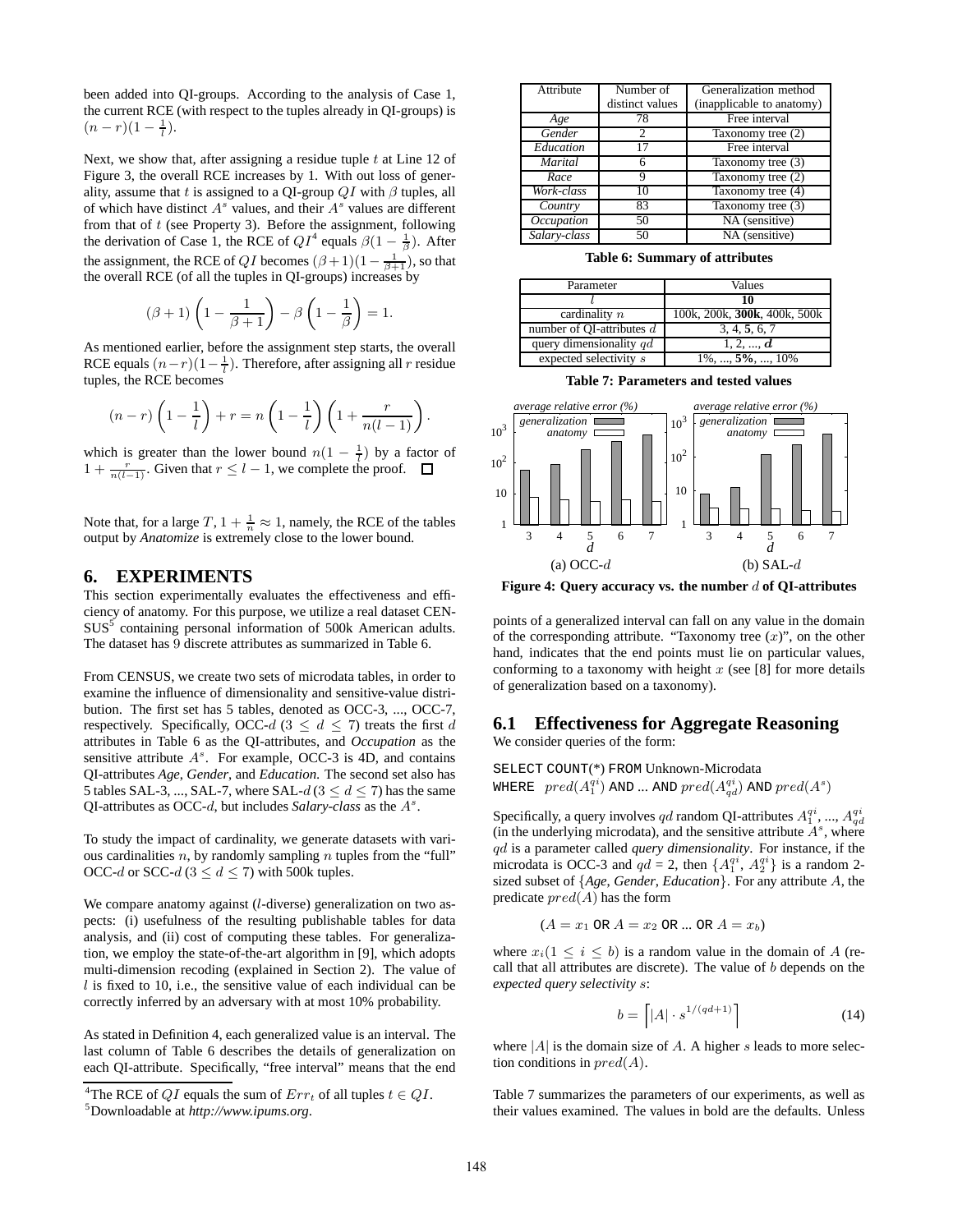

specifically stated, each parameter is set to its default value in the following experiments.

Given a microdata relation, we compute the corresponding anatomized and generalized tables. Then, we process a *workload* of 10000 queries (with the same  $qd$  and  $s$ ) on the resulting tables, using the algorithms explained in Sections 1.1 (for generalized tables) and 1.2 (for anatomized tables), respectively. The effectiveness of anatomy/generalization is measured as its *average relative error* in answering a query. Specifically, for each query, its relative error equals  $|act - est|/act$ , where act is its actual result derived from the microdata, and est the estimate computed from the anatomized/generalized table.

The first set of experiments investigates the effect of  $d$  on query accuracy. Figure 4a (4b) plots the error of anatomy and generalization as a function of  $d$ , for dataset OCC- $d$  (SAL- $d$ ). As expected, anatomy permits significantly more accurate aggregate analysis, since it captures a larger amount of correlation in the microdata than generalization, as discussed in Section 4. Furthermore, the effectiveness of anatomy is not affected by  $d$  (its error is always below 10%), whereas the error of generalization grows exponentially with d. In particular, for  $d = 7$ , the error of anatomy is lower by two orders of magnitude.

Next, we concentrate on 3 values of  $d = 3, 5,$  and 7. For each d, we measure the accuracy of anatomy and generalization using workloads of different query dimensionalities qd. Figures 5a and 5b illustrate the results for OCC-3 and SAL-3 (i.e.,  $d = 3$ ), re-



**Figure 7: Accuracy vs. dataset cardinality** n

spectively. Interestingly, the error of generalization decreases as  $qd$  grows higher. To explain this, recall that all queries have the same (expected) selectivity  $s = 5\%$ . Hence, when qd becomes larger, the number b (Equation 14) of values queried on each attribute increases considerably, leading to a more sizable search region, which in turn reduces error.

Figures 5c, 5d repeat the above experiments on OCC-5 and SAL-5 respectively, validating similar observations. Figures 5e and 5f demonstrate the results on the microdata with  $d = 7$ . Notice that, here the effectiveness of generation no longer improves with qd, which indicates that all the generalized values have become exceedingly-wide intervals under  $d = 7$ . As a result, the generalized tables are useless for analysis. In contrast, regardless of d and  $qd$ , anatomy is consistently more accurate than generalization by at least an order of magnitude.